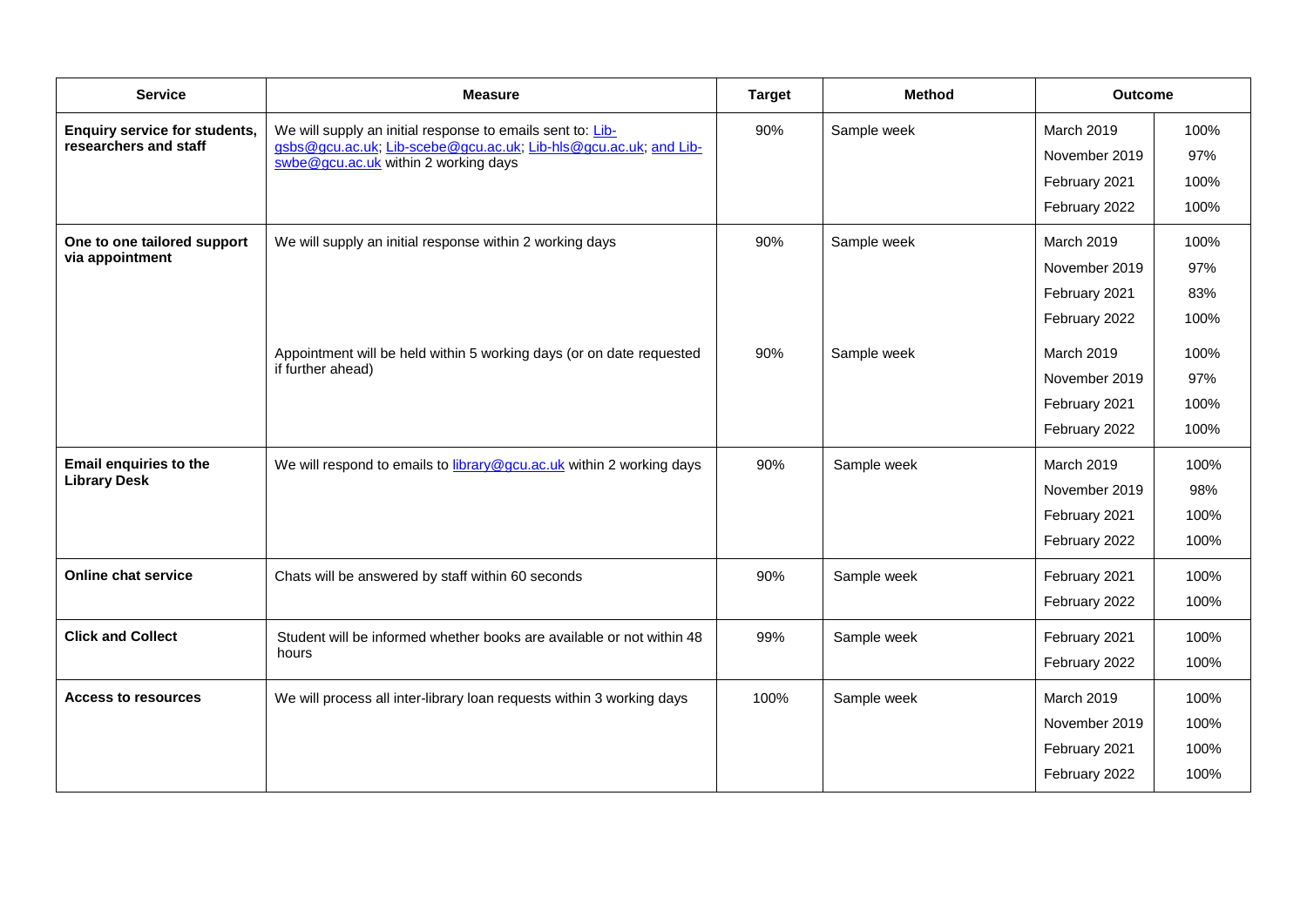| <b>Service</b>                                 | <b>Measure</b>                                                                                                                                                                                                                                          | <b>Target</b> | <b>Method</b>                                                            | <b>Outcome</b>   |      |
|------------------------------------------------|---------------------------------------------------------------------------------------------------------------------------------------------------------------------------------------------------------------------------------------------------------|---------------|--------------------------------------------------------------------------|------------------|------|
| <b>Archives and Special</b>                    | We will supply an initial response to enquiries, feedback and<br>complaints received via our online forms or by email to<br>archives@gcu.ac.uk within two working days                                                                                  | 90%           | Two weeks sample per annum                                               | March 2019       | 100% |
| <b>Collections</b>                             |                                                                                                                                                                                                                                                         |               |                                                                          | November 2019    | 100% |
|                                                |                                                                                                                                                                                                                                                         |               | (one week sample in 2021/22)                                             | February 2021    | 100% |
|                                                |                                                                                                                                                                                                                                                         |               |                                                                          | February 2022    | 100% |
| <b>Collections &amp; Discovery</b><br>services | We will respond to all email enquiries to librarysystems@gcu.ac.uk,<br>edshare@gcu.ac.uk, resourcelists@gcu.ac.uk,<br>clascanrequests@gcu.ac.uk, copyright@gcu.ac.uk, rdm@gcu.ac.uk,<br>erteng@gcu.ac.uk and repository@gcu.ac.uk within 2 working days | 90%           | Two weeks sample during<br>academic term                                 | March 2019       | 100% |
|                                                |                                                                                                                                                                                                                                                         |               |                                                                          | November 2019    | 93%  |
|                                                |                                                                                                                                                                                                                                                         |               | (one week sample in 2021/22)                                             | February 2021    | 100% |
|                                                |                                                                                                                                                                                                                                                         |               |                                                                          | February 2022    | 100% |
|                                                | Users will receive a satisfactory service                                                                                                                                                                                                               | 90%           | Feedback email survey run<br>over 1 month period during<br>academic term | $Nov - Dec 2018$ | 100% |
|                                                |                                                                                                                                                                                                                                                         |               | one week sample in 2021                                                  | February 2021    | 91%  |
|                                                |                                                                                                                                                                                                                                                         |               | Annual stat for Feb 21-Feb 22                                            | February 2022    | 100% |
|                                                | We will make ebooks available in Discover within 3 working days of<br>receipt                                                                                                                                                                           | 90%           | Sample week                                                              | February 2021    | 100% |
|                                                |                                                                                                                                                                                                                                                         |               |                                                                          | February 2022    | 100% |
|                                                | We will provide resource lists for running modules                                                                                                                                                                                                      | 40%           | Annual statistics                                                        | Aug 20-Feb 21    | 38%  |
|                                                |                                                                                                                                                                                                                                                         |               |                                                                          | February 2022    | 55%  |
|                                                | 80% of newly published research outputs will be made open access                                                                                                                                                                                        | 80%           | <b>Annual statistics</b>                                                 | Jan - Dec 2020   | 75%  |
|                                                |                                                                                                                                                                                                                                                         |               |                                                                          | March 2022       | 93%  |